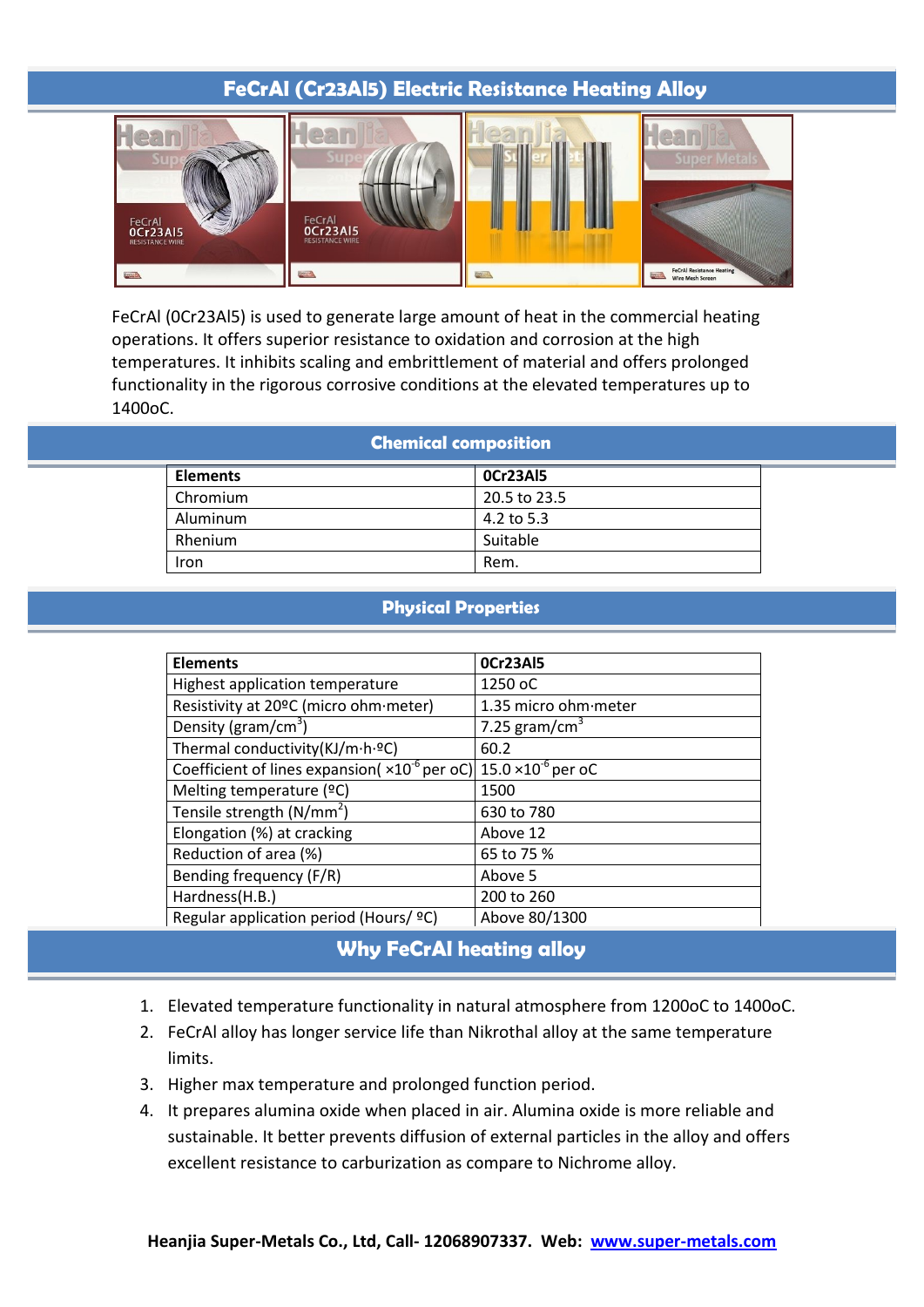- 5. It has nominal density as compare to nickel-chrome alloys thus higher equivalent can be created from these materials.
- 6. High resistivity of **FeCrAl(0Cr23Al5) Alloy** makes it to be used with bigger cross section that improves the service life of an element, comparatively less weight gained. Moreover the resistivity properties of FeCrAl alloys are less affected by cold and hot processing than Nichrome alloys.
- 7. FeCrAl(0Cr23Al5) Alloy has large yield strength so these do not cause noticeable alteration in cross section of coiling wire.

## **High Temperature Electric Resistivity**

| Resistivity micro-ohm • m<br><b>Sectional Area</b><br>Resistance at 20°C<br>Length<br>Weight<br>0.0079 mm2<br>17683 m/kg<br>0.000057 kg/m<br>$0.10$ mm<br>$173.2 \Omega/m$<br>12206 m/kg<br>$0.12$ mm<br>0.0114 mm2<br>119.6 Ω/m<br>0.000082 kg/m<br>7793 m/kg<br>$0.15$ mm<br>0.0178 mm2<br>$76.5 \Omega/m$<br>0.00013 kg/m<br>59.6 Ω/m<br>6076 m/kg<br>0.00017 kg/m<br>$0.17$ mm<br>0.0228 mm2<br>$0.19$ mm<br>0.0285 mm2<br>48 $\Omega/m$<br>4854 m/kg<br>0.0021 kg/m<br>$36 \Omega/m$<br>3986 m/kg<br>0.00028 kg/m<br>$0.21$ mm<br>0.0347 mm2<br>$28 \Omega/m$<br>2809 m/kg<br>0.00036 kg/m<br>$0.25$ mm<br>0.0492 mm2<br>22 $\Omega/m$<br>2407 m/kg<br>0.00045 kg/m<br>$0.27$ mm<br>0.0574 mm2<br>19.2 Ω/m<br>2087 m/kg<br>0.00052 kg/m<br>$0.29$ mm<br>0.0662 mm2<br>$17 \Omega/m$<br>1827 m/kg<br>0.000582 kg/m<br>$0.31$ mm<br>0.0756 mm2<br>1434 m/kg<br>0.000698 kg/m<br>0.35 mm<br>0.0963 mm2<br>$14.1 \Omega/m$<br>$10.8 \Omega/m$<br>1097 m/kg<br>$0.000912$ kg/m<br>0.1258 mm2<br>$0.40$ mm<br>$8.5 \Omega/m$<br>867 m/kg<br>0.0012 kg/m<br>$0.16$ mm $2$<br>$0.45$ mm<br>$7 \Omega/m$<br>0.197 mm2<br>703 m/kg<br>0.00143 kg/m<br>$0.50$ mm<br>4.8 $\Omega/m$<br>0.0021 kg/m<br>0.284 mm2<br>496 m/kg<br>$0.60$ mm<br>358 m/kg<br>0.0028 kg/m<br>0.39 mm2<br>$3.6 \Omega/m$<br>$0.70$ mm<br>$2.7 \Omega/m$<br>274 m/kg<br>0.0037 kg/m<br>$0.80$ mm<br>$0.51$ mm $2$<br>$0.90$ mm<br>0.64 mm2<br>$2.3 \Omega/m$<br>217 m/kg<br>0.00462 kg/m<br>176 m/kg<br>0.0057 kg/m<br>$1.00$ mm<br>0.79 mm2<br>$1.8 \Omega/m$<br>1.20 mm<br>1.132 mm2<br>$1.2 \Omega/m$<br>122 m/kg<br>0.00821 kg/m<br>$0.88 \Omega/m$<br>89.6 m/kg<br>0.01117 kg/m<br>1.40 mm<br>1.54 mm2<br>1.60 mm<br>$0.7 \Omega/m$<br>68.6 m/kg<br>0.01458 kg/m<br>3.02 mm2<br>$0.533 \Omega/m$<br>54.3 m/kg<br>1.80 mm<br>2.55 mm2<br>0.01843 kg/m<br>3.15 mm2<br>$0.431 \Omega/m$<br>43.9 m/kg<br>0.02278 kg/m<br>2.00 mm<br>36.3 m/kg<br>2.20 mm<br>3.81 mm2<br>$0.356 \Omega/m$<br>0.02756 kg/m<br>$0.276 \Omega/m$<br>28.1 m/kg<br>2.50 mm<br>4.92 mm2<br>0.0385 kg/m<br>19.5 m/kg<br>0.0513 kg/m<br>$0.192 \Omega/m$<br>3.00 mm<br>7.08 mm2<br>9.63 mm2<br>$0.141 \Omega/m$<br>14.3 m/kg<br>0.0698 kg/m<br>3.50 mm<br>12.6 mm2<br>$0.11 \Omega/m$<br>11.0 m/kg<br>0.09114 kg/m<br>4.00 mm<br>15.91 mm2<br>8.67 m/kg<br>0.1154 kg/m<br>4.50 mm<br>$0.085 \Omega/m$<br>7.03 m/kg<br>19.62 mm2<br>$0.069 \Omega/m$<br>0.1424 kg/m<br>5.00 mm<br>5.50 mm<br>23.81 mm2<br>$0.0569$ $\Omega/m$<br>5.80 m/kg<br>0.173 kg/m<br>6.00 mm<br>28.31 mm2<br>$0.0478 \Omega/m$<br>4.88 m/kg<br>0.2051 kg/m | <b>Diameter</b> |              | OCr23AI5 |  |  |  |
|---------------------------------------------------------------------------------------------------------------------------------------------------------------------------------------------------------------------------------------------------------------------------------------------------------------------------------------------------------------------------------------------------------------------------------------------------------------------------------------------------------------------------------------------------------------------------------------------------------------------------------------------------------------------------------------------------------------------------------------------------------------------------------------------------------------------------------------------------------------------------------------------------------------------------------------------------------------------------------------------------------------------------------------------------------------------------------------------------------------------------------------------------------------------------------------------------------------------------------------------------------------------------------------------------------------------------------------------------------------------------------------------------------------------------------------------------------------------------------------------------------------------------------------------------------------------------------------------------------------------------------------------------------------------------------------------------------------------------------------------------------------------------------------------------------------------------------------------------------------------------------------------------------------------------------------------------------------------------------------------------------------------------------------------------------------------------------------------------------------------------------------------------------------------------------------------------------------------------------------------------------------------------------------------------------------------------------------------------------------------------------------------------------------------------------------------------------------------------------------------------------------------------------------------------------------------------|-----------------|--------------|----------|--|--|--|
|                                                                                                                                                                                                                                                                                                                                                                                                                                                                                                                                                                                                                                                                                                                                                                                                                                                                                                                                                                                                                                                                                                                                                                                                                                                                                                                                                                                                                                                                                                                                                                                                                                                                                                                                                                                                                                                                                                                                                                                                                                                                                                                                                                                                                                                                                                                                                                                                                                                                                                                                                                           |                 | <b>Cross</b> |          |  |  |  |
|                                                                                                                                                                                                                                                                                                                                                                                                                                                                                                                                                                                                                                                                                                                                                                                                                                                                                                                                                                                                                                                                                                                                                                                                                                                                                                                                                                                                                                                                                                                                                                                                                                                                                                                                                                                                                                                                                                                                                                                                                                                                                                                                                                                                                                                                                                                                                                                                                                                                                                                                                                           |                 |              |          |  |  |  |
|                                                                                                                                                                                                                                                                                                                                                                                                                                                                                                                                                                                                                                                                                                                                                                                                                                                                                                                                                                                                                                                                                                                                                                                                                                                                                                                                                                                                                                                                                                                                                                                                                                                                                                                                                                                                                                                                                                                                                                                                                                                                                                                                                                                                                                                                                                                                                                                                                                                                                                                                                                           |                 |              |          |  |  |  |
|                                                                                                                                                                                                                                                                                                                                                                                                                                                                                                                                                                                                                                                                                                                                                                                                                                                                                                                                                                                                                                                                                                                                                                                                                                                                                                                                                                                                                                                                                                                                                                                                                                                                                                                                                                                                                                                                                                                                                                                                                                                                                                                                                                                                                                                                                                                                                                                                                                                                                                                                                                           |                 |              |          |  |  |  |
|                                                                                                                                                                                                                                                                                                                                                                                                                                                                                                                                                                                                                                                                                                                                                                                                                                                                                                                                                                                                                                                                                                                                                                                                                                                                                                                                                                                                                                                                                                                                                                                                                                                                                                                                                                                                                                                                                                                                                                                                                                                                                                                                                                                                                                                                                                                                                                                                                                                                                                                                                                           |                 |              |          |  |  |  |
|                                                                                                                                                                                                                                                                                                                                                                                                                                                                                                                                                                                                                                                                                                                                                                                                                                                                                                                                                                                                                                                                                                                                                                                                                                                                                                                                                                                                                                                                                                                                                                                                                                                                                                                                                                                                                                                                                                                                                                                                                                                                                                                                                                                                                                                                                                                                                                                                                                                                                                                                                                           |                 |              |          |  |  |  |
|                                                                                                                                                                                                                                                                                                                                                                                                                                                                                                                                                                                                                                                                                                                                                                                                                                                                                                                                                                                                                                                                                                                                                                                                                                                                                                                                                                                                                                                                                                                                                                                                                                                                                                                                                                                                                                                                                                                                                                                                                                                                                                                                                                                                                                                                                                                                                                                                                                                                                                                                                                           |                 |              |          |  |  |  |
|                                                                                                                                                                                                                                                                                                                                                                                                                                                                                                                                                                                                                                                                                                                                                                                                                                                                                                                                                                                                                                                                                                                                                                                                                                                                                                                                                                                                                                                                                                                                                                                                                                                                                                                                                                                                                                                                                                                                                                                                                                                                                                                                                                                                                                                                                                                                                                                                                                                                                                                                                                           |                 |              |          |  |  |  |
|                                                                                                                                                                                                                                                                                                                                                                                                                                                                                                                                                                                                                                                                                                                                                                                                                                                                                                                                                                                                                                                                                                                                                                                                                                                                                                                                                                                                                                                                                                                                                                                                                                                                                                                                                                                                                                                                                                                                                                                                                                                                                                                                                                                                                                                                                                                                                                                                                                                                                                                                                                           |                 |              |          |  |  |  |
|                                                                                                                                                                                                                                                                                                                                                                                                                                                                                                                                                                                                                                                                                                                                                                                                                                                                                                                                                                                                                                                                                                                                                                                                                                                                                                                                                                                                                                                                                                                                                                                                                                                                                                                                                                                                                                                                                                                                                                                                                                                                                                                                                                                                                                                                                                                                                                                                                                                                                                                                                                           |                 |              |          |  |  |  |
|                                                                                                                                                                                                                                                                                                                                                                                                                                                                                                                                                                                                                                                                                                                                                                                                                                                                                                                                                                                                                                                                                                                                                                                                                                                                                                                                                                                                                                                                                                                                                                                                                                                                                                                                                                                                                                                                                                                                                                                                                                                                                                                                                                                                                                                                                                                                                                                                                                                                                                                                                                           |                 |              |          |  |  |  |
|                                                                                                                                                                                                                                                                                                                                                                                                                                                                                                                                                                                                                                                                                                                                                                                                                                                                                                                                                                                                                                                                                                                                                                                                                                                                                                                                                                                                                                                                                                                                                                                                                                                                                                                                                                                                                                                                                                                                                                                                                                                                                                                                                                                                                                                                                                                                                                                                                                                                                                                                                                           |                 |              |          |  |  |  |
|                                                                                                                                                                                                                                                                                                                                                                                                                                                                                                                                                                                                                                                                                                                                                                                                                                                                                                                                                                                                                                                                                                                                                                                                                                                                                                                                                                                                                                                                                                                                                                                                                                                                                                                                                                                                                                                                                                                                                                                                                                                                                                                                                                                                                                                                                                                                                                                                                                                                                                                                                                           |                 |              |          |  |  |  |
|                                                                                                                                                                                                                                                                                                                                                                                                                                                                                                                                                                                                                                                                                                                                                                                                                                                                                                                                                                                                                                                                                                                                                                                                                                                                                                                                                                                                                                                                                                                                                                                                                                                                                                                                                                                                                                                                                                                                                                                                                                                                                                                                                                                                                                                                                                                                                                                                                                                                                                                                                                           |                 |              |          |  |  |  |
|                                                                                                                                                                                                                                                                                                                                                                                                                                                                                                                                                                                                                                                                                                                                                                                                                                                                                                                                                                                                                                                                                                                                                                                                                                                                                                                                                                                                                                                                                                                                                                                                                                                                                                                                                                                                                                                                                                                                                                                                                                                                                                                                                                                                                                                                                                                                                                                                                                                                                                                                                                           |                 |              |          |  |  |  |
|                                                                                                                                                                                                                                                                                                                                                                                                                                                                                                                                                                                                                                                                                                                                                                                                                                                                                                                                                                                                                                                                                                                                                                                                                                                                                                                                                                                                                                                                                                                                                                                                                                                                                                                                                                                                                                                                                                                                                                                                                                                                                                                                                                                                                                                                                                                                                                                                                                                                                                                                                                           |                 |              |          |  |  |  |
|                                                                                                                                                                                                                                                                                                                                                                                                                                                                                                                                                                                                                                                                                                                                                                                                                                                                                                                                                                                                                                                                                                                                                                                                                                                                                                                                                                                                                                                                                                                                                                                                                                                                                                                                                                                                                                                                                                                                                                                                                                                                                                                                                                                                                                                                                                                                                                                                                                                                                                                                                                           |                 |              |          |  |  |  |
|                                                                                                                                                                                                                                                                                                                                                                                                                                                                                                                                                                                                                                                                                                                                                                                                                                                                                                                                                                                                                                                                                                                                                                                                                                                                                                                                                                                                                                                                                                                                                                                                                                                                                                                                                                                                                                                                                                                                                                                                                                                                                                                                                                                                                                                                                                                                                                                                                                                                                                                                                                           |                 |              |          |  |  |  |
|                                                                                                                                                                                                                                                                                                                                                                                                                                                                                                                                                                                                                                                                                                                                                                                                                                                                                                                                                                                                                                                                                                                                                                                                                                                                                                                                                                                                                                                                                                                                                                                                                                                                                                                                                                                                                                                                                                                                                                                                                                                                                                                                                                                                                                                                                                                                                                                                                                                                                                                                                                           |                 |              |          |  |  |  |
|                                                                                                                                                                                                                                                                                                                                                                                                                                                                                                                                                                                                                                                                                                                                                                                                                                                                                                                                                                                                                                                                                                                                                                                                                                                                                                                                                                                                                                                                                                                                                                                                                                                                                                                                                                                                                                                                                                                                                                                                                                                                                                                                                                                                                                                                                                                                                                                                                                                                                                                                                                           |                 |              |          |  |  |  |
|                                                                                                                                                                                                                                                                                                                                                                                                                                                                                                                                                                                                                                                                                                                                                                                                                                                                                                                                                                                                                                                                                                                                                                                                                                                                                                                                                                                                                                                                                                                                                                                                                                                                                                                                                                                                                                                                                                                                                                                                                                                                                                                                                                                                                                                                                                                                                                                                                                                                                                                                                                           |                 |              |          |  |  |  |
|                                                                                                                                                                                                                                                                                                                                                                                                                                                                                                                                                                                                                                                                                                                                                                                                                                                                                                                                                                                                                                                                                                                                                                                                                                                                                                                                                                                                                                                                                                                                                                                                                                                                                                                                                                                                                                                                                                                                                                                                                                                                                                                                                                                                                                                                                                                                                                                                                                                                                                                                                                           |                 |              |          |  |  |  |
|                                                                                                                                                                                                                                                                                                                                                                                                                                                                                                                                                                                                                                                                                                                                                                                                                                                                                                                                                                                                                                                                                                                                                                                                                                                                                                                                                                                                                                                                                                                                                                                                                                                                                                                                                                                                                                                                                                                                                                                                                                                                                                                                                                                                                                                                                                                                                                                                                                                                                                                                                                           |                 |              |          |  |  |  |
|                                                                                                                                                                                                                                                                                                                                                                                                                                                                                                                                                                                                                                                                                                                                                                                                                                                                                                                                                                                                                                                                                                                                                                                                                                                                                                                                                                                                                                                                                                                                                                                                                                                                                                                                                                                                                                                                                                                                                                                                                                                                                                                                                                                                                                                                                                                                                                                                                                                                                                                                                                           |                 |              |          |  |  |  |
|                                                                                                                                                                                                                                                                                                                                                                                                                                                                                                                                                                                                                                                                                                                                                                                                                                                                                                                                                                                                                                                                                                                                                                                                                                                                                                                                                                                                                                                                                                                                                                                                                                                                                                                                                                                                                                                                                                                                                                                                                                                                                                                                                                                                                                                                                                                                                                                                                                                                                                                                                                           |                 |              |          |  |  |  |
|                                                                                                                                                                                                                                                                                                                                                                                                                                                                                                                                                                                                                                                                                                                                                                                                                                                                                                                                                                                                                                                                                                                                                                                                                                                                                                                                                                                                                                                                                                                                                                                                                                                                                                                                                                                                                                                                                                                                                                                                                                                                                                                                                                                                                                                                                                                                                                                                                                                                                                                                                                           |                 |              |          |  |  |  |
|                                                                                                                                                                                                                                                                                                                                                                                                                                                                                                                                                                                                                                                                                                                                                                                                                                                                                                                                                                                                                                                                                                                                                                                                                                                                                                                                                                                                                                                                                                                                                                                                                                                                                                                                                                                                                                                                                                                                                                                                                                                                                                                                                                                                                                                                                                                                                                                                                                                                                                                                                                           |                 |              |          |  |  |  |
|                                                                                                                                                                                                                                                                                                                                                                                                                                                                                                                                                                                                                                                                                                                                                                                                                                                                                                                                                                                                                                                                                                                                                                                                                                                                                                                                                                                                                                                                                                                                                                                                                                                                                                                                                                                                                                                                                                                                                                                                                                                                                                                                                                                                                                                                                                                                                                                                                                                                                                                                                                           |                 |              |          |  |  |  |
|                                                                                                                                                                                                                                                                                                                                                                                                                                                                                                                                                                                                                                                                                                                                                                                                                                                                                                                                                                                                                                                                                                                                                                                                                                                                                                                                                                                                                                                                                                                                                                                                                                                                                                                                                                                                                                                                                                                                                                                                                                                                                                                                                                                                                                                                                                                                                                                                                                                                                                                                                                           |                 |              |          |  |  |  |
|                                                                                                                                                                                                                                                                                                                                                                                                                                                                                                                                                                                                                                                                                                                                                                                                                                                                                                                                                                                                                                                                                                                                                                                                                                                                                                                                                                                                                                                                                                                                                                                                                                                                                                                                                                                                                                                                                                                                                                                                                                                                                                                                                                                                                                                                                                                                                                                                                                                                                                                                                                           |                 |              |          |  |  |  |
|                                                                                                                                                                                                                                                                                                                                                                                                                                                                                                                                                                                                                                                                                                                                                                                                                                                                                                                                                                                                                                                                                                                                                                                                                                                                                                                                                                                                                                                                                                                                                                                                                                                                                                                                                                                                                                                                                                                                                                                                                                                                                                                                                                                                                                                                                                                                                                                                                                                                                                                                                                           |                 |              |          |  |  |  |
|                                                                                                                                                                                                                                                                                                                                                                                                                                                                                                                                                                                                                                                                                                                                                                                                                                                                                                                                                                                                                                                                                                                                                                                                                                                                                                                                                                                                                                                                                                                                                                                                                                                                                                                                                                                                                                                                                                                                                                                                                                                                                                                                                                                                                                                                                                                                                                                                                                                                                                                                                                           |                 |              |          |  |  |  |
|                                                                                                                                                                                                                                                                                                                                                                                                                                                                                                                                                                                                                                                                                                                                                                                                                                                                                                                                                                                                                                                                                                                                                                                                                                                                                                                                                                                                                                                                                                                                                                                                                                                                                                                                                                                                                                                                                                                                                                                                                                                                                                                                                                                                                                                                                                                                                                                                                                                                                                                                                                           |                 |              |          |  |  |  |
|                                                                                                                                                                                                                                                                                                                                                                                                                                                                                                                                                                                                                                                                                                                                                                                                                                                                                                                                                                                                                                                                                                                                                                                                                                                                                                                                                                                                                                                                                                                                                                                                                                                                                                                                                                                                                                                                                                                                                                                                                                                                                                                                                                                                                                                                                                                                                                                                                                                                                                                                                                           |                 |              |          |  |  |  |
|                                                                                                                                                                                                                                                                                                                                                                                                                                                                                                                                                                                                                                                                                                                                                                                                                                                                                                                                                                                                                                                                                                                                                                                                                                                                                                                                                                                                                                                                                                                                                                                                                                                                                                                                                                                                                                                                                                                                                                                                                                                                                                                                                                                                                                                                                                                                                                                                                                                                                                                                                                           |                 |              |          |  |  |  |